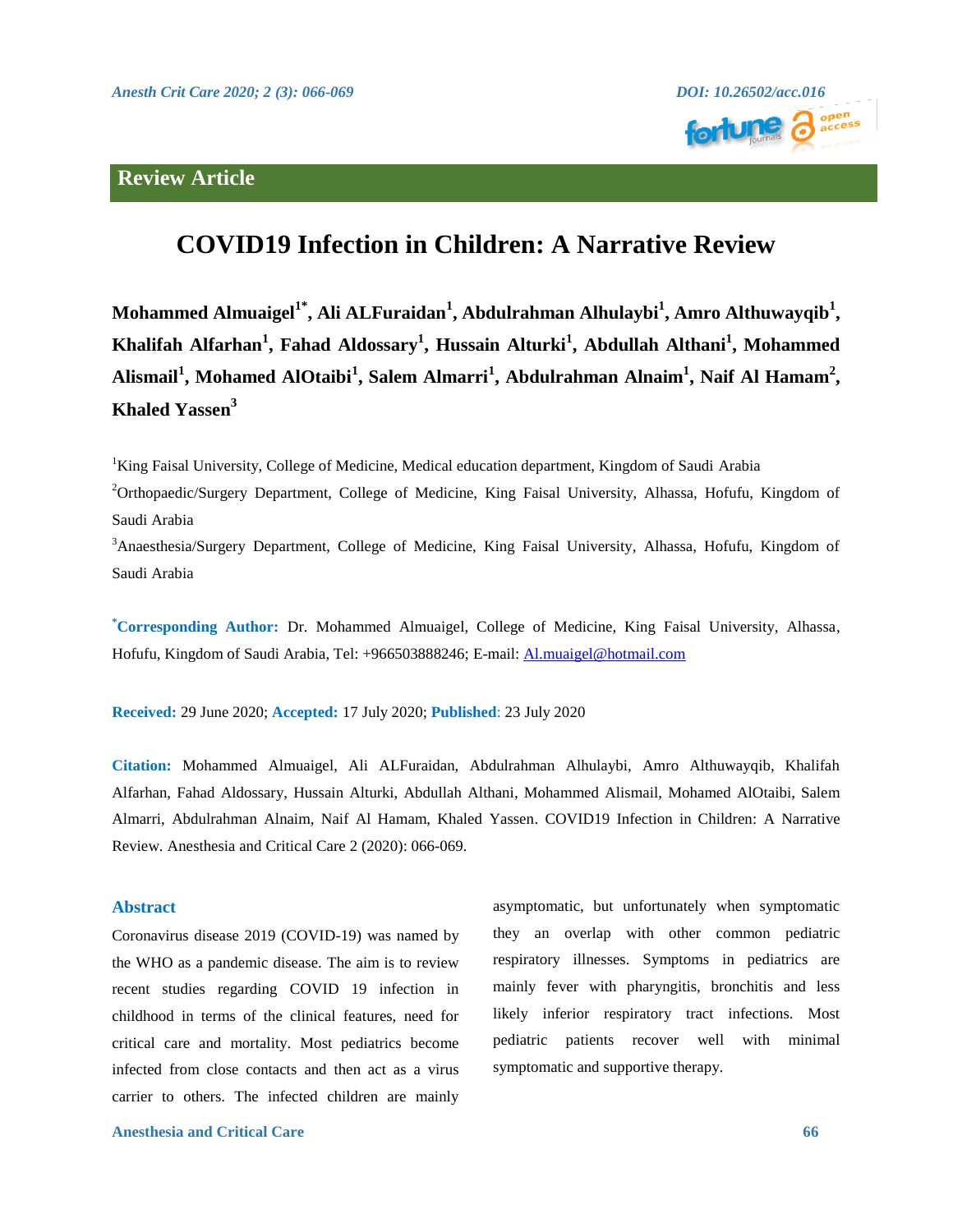**Keywords:** Child; acute respiratory disease; COVID-19

#### **1. Introduction**

Coronavirus disease 2019 (COVID-19) is a novel coronavirus that can lead to public health threat and intensive care unit admissions. The WHO named the virus a pandemic disease as a result of the virus global wide spread following its initiation in China during December 2019 and early 2020. The overall case fatality rate of COVID-19 for all ages is estimated to be up to 3.4% globally. In this specific age population (<16 year) the COVID-19 infection presents generally as a mild disease [1,2]. The tendency of COVID 19 viral infection to present initially as a mild form was first were reported by a Chinese study that included 2134 child. This study reported only one death, and a mortality rate of 0.05% [3].

The aim of this study was to review published data concerning the clinical features, risks and consequences of the new COVID-19 among pediatrics particularly the severity of infection and need for intense care.

### **2. Methods**

A narrative review was carried out using online databases including Cochrane Library, Pubmed, Google Scholar, Medline, WHO website using English keywords. Keywords included: Child, Acute respiratory disease; COVID-19. Finally, data of 15 related articles were retrieved after excluding correspondence, commentary and letter to editor. Publications from February to June 2020 were only included focusing on the clinical characteristics of COVID-19 infection in pediatrics (<16year) that could

**Anesthesia and Critical Care 67**

be of interest to the health care workers in intensive care and emergency services.

#### **3. Discussion**

Initial evidence suggests that children are infected as adults with SARS-CoV-2 but the clinical symptoms are less intense and severity of illness less frequent. Epidemiological studies showed that elder patients were more susceptible to severe forms of the diseases, while children tend to have milder symptoms with a reduced need for intense medical care A lesser percentage of children contract the virus compared to the adults. The reported incidence of infected children is only 2% in China, 1.2% in Italy and 5% in North America. The decreased susceptible to COVID-19 and the relative resistance to SARS-CoV-2. COVID-19 among this specific age group could be due to the fact that the virus uses a specific receptor to infect human cells. This receptor was found to be the angiotensinconverting enzyme 2 (ACE2) which is widely expressed in many organs, especially in lungs, but in children immune system the ACE2 expression was significantly reduced. This reduction in ACE2 expression could explain the reduced risk of contracting the COVID-19 infection among children. Initial lessons learned from adults recommend avoiding angiotensin converting enzyme inhibitors or angiotensin II type I receptor blockers. However more future research is recommended to explore the role of immunity and how the clinical symptoms are reduced among children infected with of COVID-19 compared to adults [4-6].

Children role as transmitters for the virus is suspicious. A study by Xing et al demonstrated that fecal viralshedding can continue for weeks following the onset of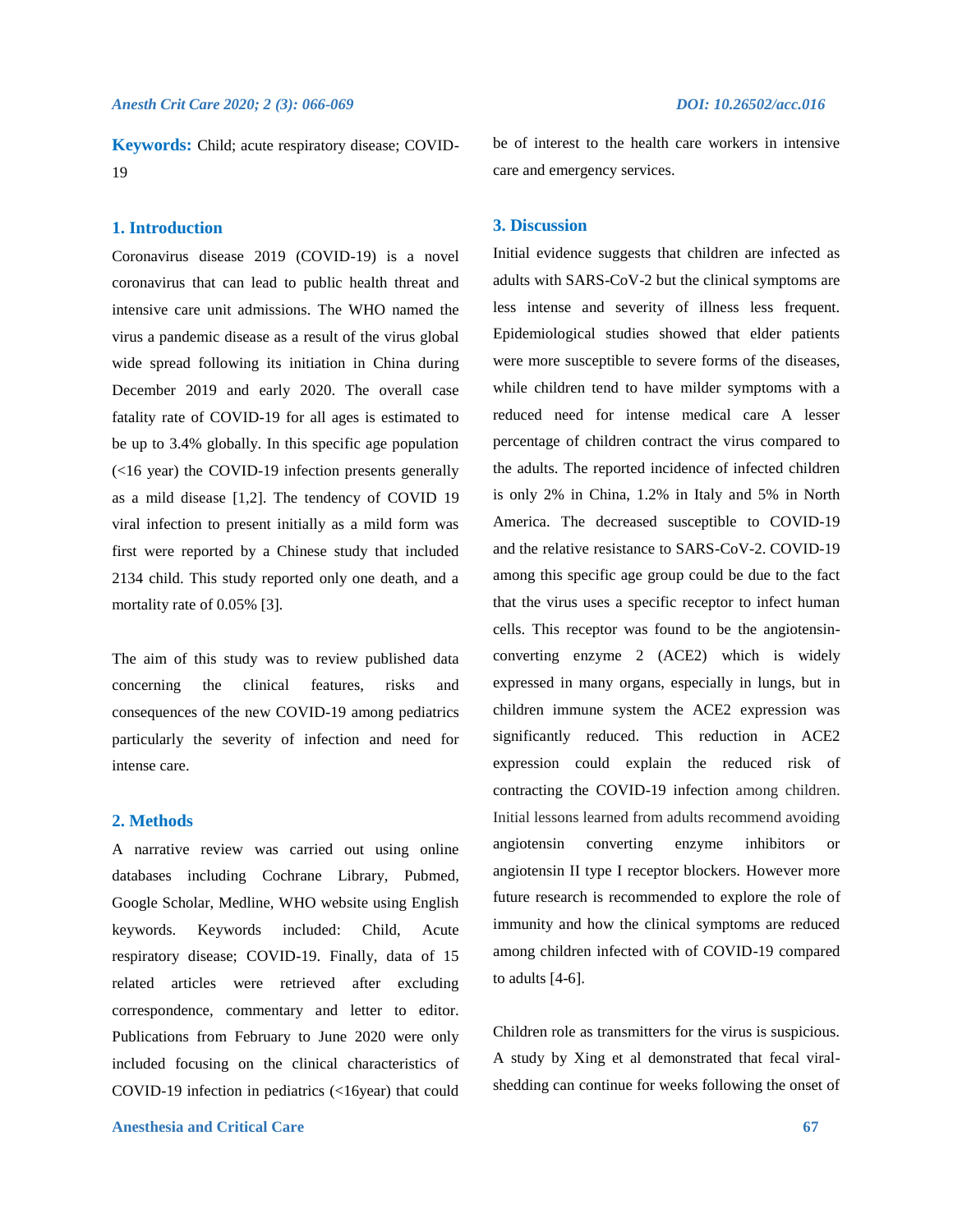#### *Anesth Crit Care 2020; 2 (3): 066-069 DOI: 10.26502/acc.016*

COVID infection. Fecal-oral transmission in infants and preschool aged children can lead to the further spread of the virus to other children and family members. Extreme precautions is required with children admitted to intensive care units particularly during toilet hygiene and care [7].

Majority of infected children are asymptomatic as mentioned above [3], but unfortunately these symptoms can significantly overlap with other common pediatric respiratory illnesses particularly during emergency admissios and consultations by intensive care physicians. Symptoms in pediatrics are mainly fever, cough with pharyngitis, muscle pain, diarrhea, bronchitis, but inferior respiratory tract infection are less likely. Children usually have a good prognosis and they can recover within 1-2 weeks after the onset of the disease. The main basis for diagnosis of COVID 19 infections is the real-time polymerase chain reaction (RT-PCR) for the upper or lower respiratory secretions. Mild clinical symptoms with a recent history of exposure is suspicious and should alert physicians to the possibility of COVID 19 infection. Chest CT scan can be practically difficult to detect the disease in this age group, ultrasound could help provide bedside assistance [8-13]. The mean duration of infection with COVID-19 to diagnosis ranged from 1 to 42 days as reported by Li et al in China during the early infection episode [14]. In April the first published COVID 19 infection in an infant in the Middle East was reported from Lebanon. A 16 month-old female infant presented with fever and severe diarrhea. Nasopharyngeal swabs tested positive for RT-PCR SARS-CoV-2 (COVID-19). Symptoms started six days prior to presentation with rhinorrhea, no cough or other respiratory manifestations, however

rapidly developed into lobar consolidation and bronchial infiltrate as reported by the chest radiography on admission. To confuse the clinical picture further the blood culture was positive for streptococcus pneumonia, while stool and urine cultures were negative. COVID-19 symptoms among pediatrics can present in different clinical forms, including diarrhea and this should be taken in consideration. Most pediatric patients recover well with minimal symptomatic and supportive care [15].

#### **References**

- 1. Ji LN, Chao S, Wang YJ, et al. Clinical features of pediatric patients with COVID-19: a report of two family cluster cases. World J Pediatr 16 (2020): 267-270.
- 2. Panahi L, Amiri M, Pouy S. Clinical Characteristics of COVID-19 Infection in Newborns and Pediatrics: A Systematic Review. Arch Acad Emerg Med 8 (2020): e50.
- 3. Dong Y, Mo X, Hu Y, et al. Epidemiological characteristics of 2143 pediatric patients with 2019 coronavirus disease in China. Pediatrics (2020).
- 4. Yuki K, Fujiogi M, Koutsogiannaki S. COVID-19 pathophysiology: A review. Clin Immunol 215 (2020): 108427.
- 5. Lee PI, Hu YL, Chen PY, et al. Are children less susceptible to COVID-19?. J Microbiol Immunol Infect 53 (2020): 371-372.
- 6. South AM, Brady TM, Flynn JT. ACE2 (Angiotensin-Converting Enzyme 2), COVID-19, and ACE Inhibitor and Ang II (Angiotensin II) Receptor Blocker Use During the Pandemic: The Pediatric Perspective. Hypertension 76 (2020): 16-22.